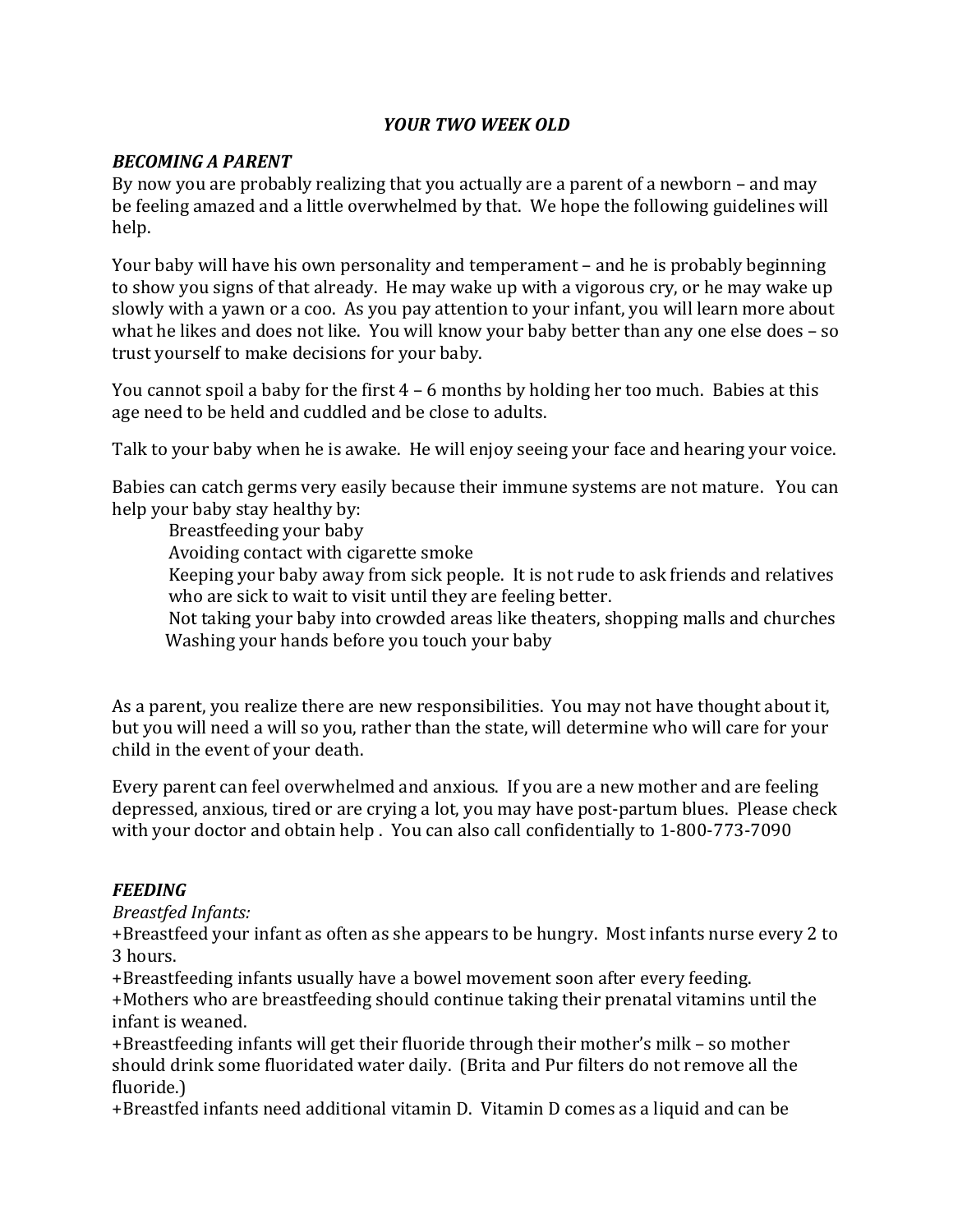purchased over the counter without a prescription in many formulations. Please check the directions on the brand you buy to make sure your baby is receiving 400 units of vitamin D each day.

+If you choose to express breast milk:

You can express milk at any time - before, during, after or in between a feeding. You will need to be warm, comfortable and relaxed

Stimulate your nipples to simulate nursing and promote the "let-down" of milk You can store milk in the refrigerator for 48 hours or in the freezer for  $4 - 6$  months in a plastic or glass container.

### *Formula fed infants:*

+If you are using formula, the concentrated and powdered cans are cheaper. Make sure to read the directions carefully. It is dangerous to add more water than the instructions state. If you add more water, the formula is more dilute and will not provide the nourishment your baby needs.

+Generic or store-brand formulas (like Walmart's) are just as healthy for your baby as the name brands (like Similac and Enfamil) and are much cheaper.

 $+$  Most babies at this age take  $2 - 3$  ounces every  $2 - 3$  hours. Your baby will show you when he is full, so please do not force your baby to finish all the formula in the bottle. +Do not warm bottles in the microwave as the milk in the middle of the bottle may be too hot.

### *CRYING*

Babies can cry  $1 - 4$  hours a day. Sometimes they cry because they are hungry, tired, have a dirty diaper, or just want to be held. Sometimes babies even cry and we cannot determine the reason. Many babies cry more in the early evening – just when you are trying to have dinner. Over the next few weeks it is normal for babies to cry a little more. Studies show that babies do the most crying between 6 to 8 weeks of life and then the amount of crying decreases fairly quickly. We don't know all the reasons that babies cry more but here are a few ideas:

Your baby is overly tired:

Babies who stay awake too long can easily take in too much stimulation and often become "wired". They have a difficult time falling asleep once they are overly tired or overly stimulated. As adults, we easily fall asleep if we are tired, but infants often do the opposite. They look wide awake – but act fussy, because they are too tired. To help prevent this situation, provide your baby with the opportunity to fall asleep in a quiet, dark place if he has been awake for more than  $15 - 20$  minutes after feeding.

### Your baby is overly stimulated:

Since your baby is spending more time awake, he is taking in so much new information. He is hearing, seeing, smelling, tasting and feeling new things – and his little brain can become overwhelmed . Maybe this is why babies seem to cry more later in the day. They often also cry more after a busy day - a day when you have had company or visited a new place. After you have had an active day, you might want to plan a quiet day at home to allow you and your baby to relax and recuperate.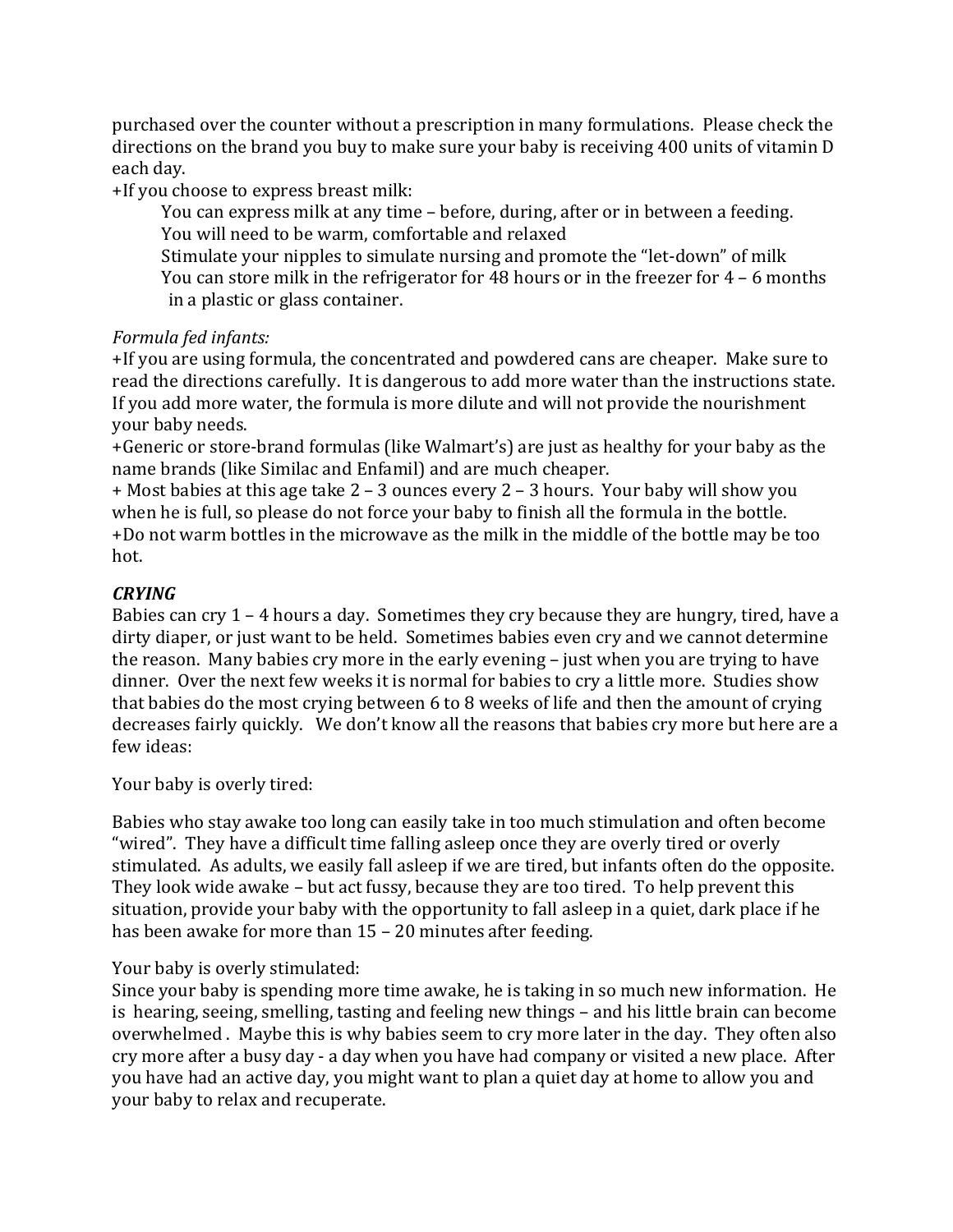Since babies are easily stimulated, just seeing your face or hearing your voice will be pleasure enough for your baby. Don't feel that you need to do anything else to help your baby learn at this age.

*When your baby is crying, you can try:* Changing the diaper Changing the clothes or blanket to see if your baby is too hot or too cold Feeding your baby Checking the baby for anything which might cause  $\pi$  pain – like an open diaper pin

*If* your baby keeps crying, you may want to try: Rocking the baby Gently stroking the baby's head Using a pacifier Going for a walk or a ride in the car Giving the baby a warm bath Playing soft music Making a "shhh" sound or playing a CD with white noise Asking a friend or relative to help you. *See the Soothing handout from Prescriptions for Parents*

*If* your baby continues to cry, remember that babies may need to cry. The only way they can release all the tension that has built up inside from all the new things they have been learning is by crying. So, your baby may be saying he needs to be left alone to cry. Try swaddling your baby snugly in a blanket and laying her in her crib in a quiet, dark room. Leave the room and allow her to cry for a short time  $(10 - 15 \text{ minutes})$ . This is not "the cry it out method" of sleep training. This is just allowing time for your baby to avoid stimulation and decompress from the day's activities. Often babies will fall asleep and sleep well after being allowed this brief time of crying. If your baby is still crying, then go in and pick him up. He may now respond to one of your interventions.

Please know that your baby is not crying because you are a bad parent!

If you are concerned your baby might be crying because he is sick, please call your pediatrician or family doctor. If you feel as if you might accidentally hurt your baby, please call for help – a friend or relative, your doctor, or a help line in your community. The National Parent Helpline can be reached at 1-855-4A-PARENT (1-855-427-2736).

NEVER SHAKE A BABY. Shaking or spanking a baby can cause serious injury or death.

# *SAFETY*

# *Car Seat:*

Use the car seat for every ride, with your infant placed in the back seat, if possible. The car seat with the infant appropriately strapped faces backwards. Rear facing car seats cannot be used in a position where the air bags might inflate. Make sure the car seat is properly buckled into the car. (Your local police station may be able to help you make sure your car seat is installed correctly.) PARENTS – remember you need to buckle up, too!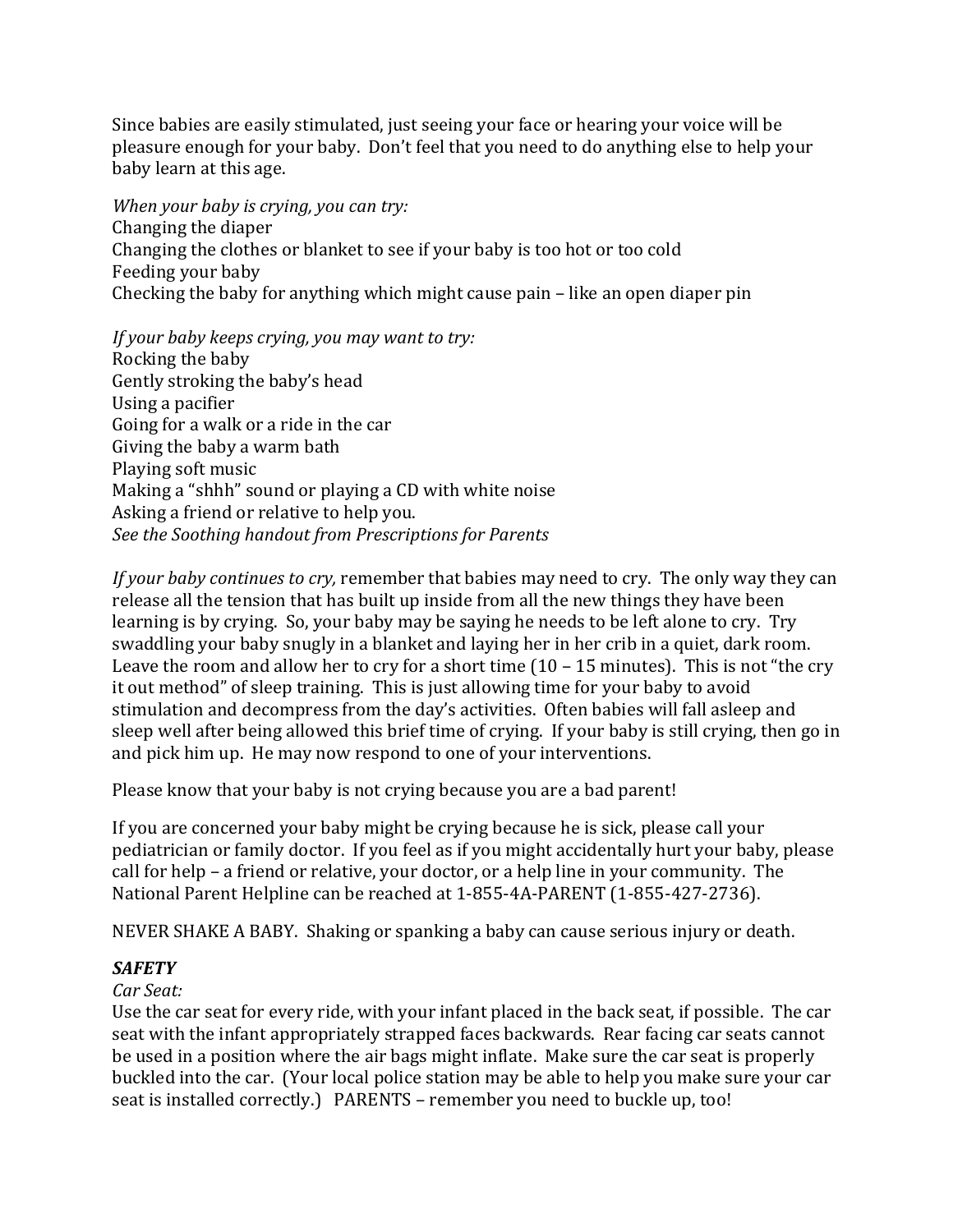### *Fires and burns:*

Make sure you have a smoke detector and that it is working properly. Check the battery if it has one and replace every 6 months. Consider having a carbon monoxide detector also. Think of a fire escape plan for your family.

Turn the hot water temperature down to warm or low  $(120 \text{ degrees F})$  if you can do so.

### *Smoking and alcohol:*

If you smoke anywhere in your home, your baby's risk of dying of SIDS is increased. Your baby may have more colds, ear infections and the possibility of developing asthma. If you cannot quit smoking, you should smoke outside and wear a jacket that you just use to cover your clothes when smoking. Leave that jacket in a closet close to the outside door so your baby will not breathe the particles of smoke. Please talk with your doctor about programs to stop smoking.

If you have problems with alcohol, please talk with your doctor about programs that can help you.

### *Falls:*

Babies move quickly! Don't leave your baby alone on the bed, couch, changing table, or other high place.

### *Violence:*

Unfortunately, violence is affecting more families today. Parents, especially mothers, may find themselves in a relationship that is abusive or dangerous. If you are concerned about your relationship, your safety, or the safety of your child, please talk with your pediatrician or obstetrician who can help you find resources in a confidential manner. To speak with someone by phone and find help near you, call -1-800-799-SAFE (7233).

### *Guns:*

If you have guns in your home, please make sure they are properly stored and locked.

# *YOUR BABY'S APPEARANCE*

### *Skin*

Babies skin is very sensitive and can show many changes. Your baby's skin may peel and look very dry. You do not need to put any lotion or cream on your baby's skin, but can do so if you would like. Babies often develop red bumps on their faces, cheeks and neck these bumps may be baby acne or baby dandruff – and generally do not need any treatment. Please talk with your pediatrician if you have concerns about your baby.

### *Soft spot – fontanelle*

Babies are born with a "soft spot" on the tops of their heads. This area is covered by thick tissue but the bones have not yet formed. The soft spot allowed your baby's head to mold and come through the birth canal. It will not hurt your baby if you touch the soft spot, and you can gently wash your baby's hair when you are ready to do so.

# *Circumcision*

If your baby boy was circumcised, you may notice a band of yellow tissue on the